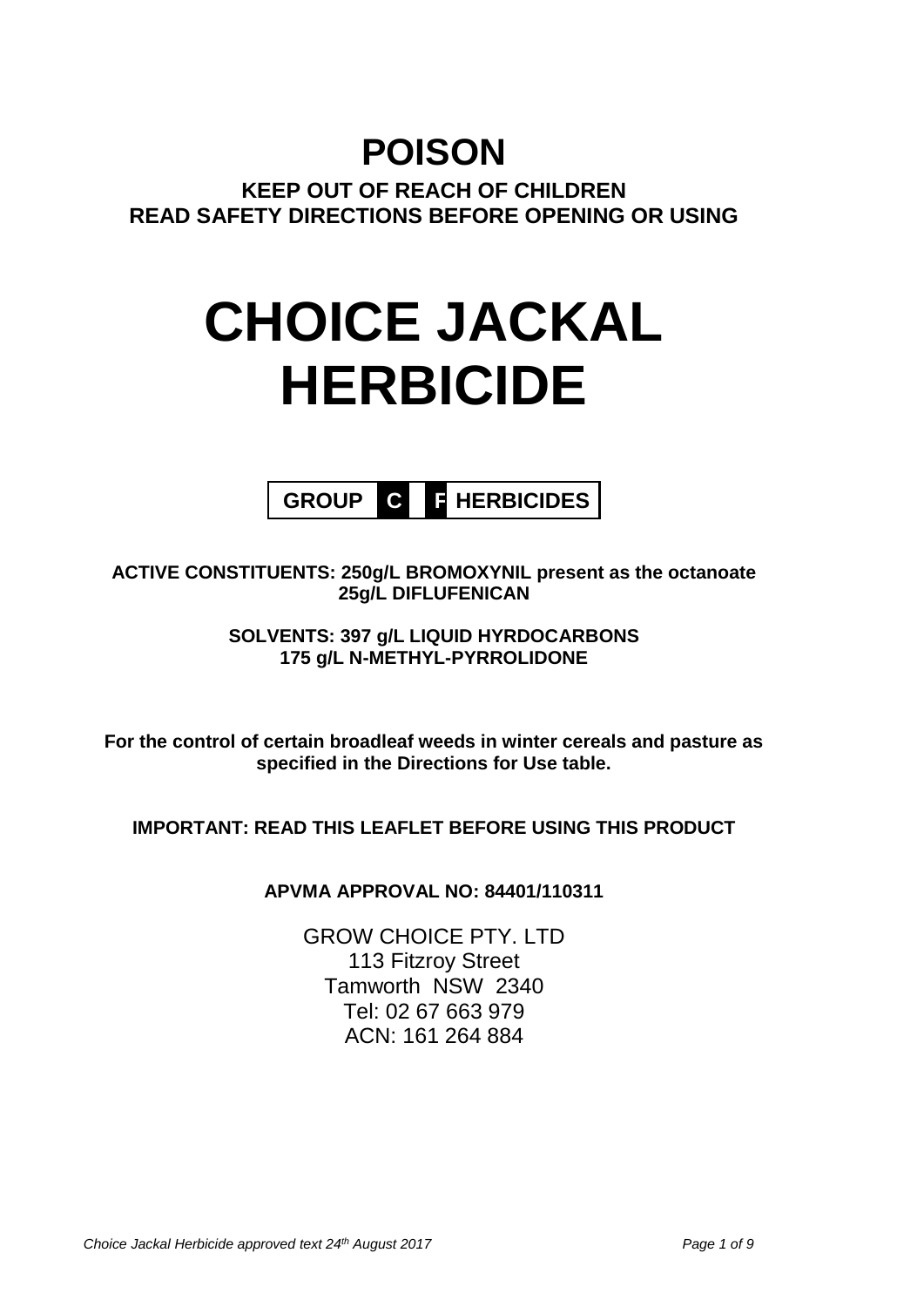# **DIRECTIONS FOR USE**

### Restraints

DO NOT apply if crop or weeds are stressed due to dry or excessively moist conditions.

DO NOT apply to crops under stress due to disease or insect damage.

DO NOT apply to frost-affected crops or if frosts are imminent.

DO NOT apply if heavy rain is expected within 4 hours.

DO NOT apply with crop oils (cereals only).

| <b>CROP</b>                                                                                                              | <b>WEEDS</b>                  | <b>WEED STAGE</b>                                                                                                | <b>RATE/HA</b>   | <b>STATE</b>                             | <b>CRITICAL COMMENTS</b>                                                                                                                                                                                                                                                                   |
|--------------------------------------------------------------------------------------------------------------------------|-------------------------------|------------------------------------------------------------------------------------------------------------------|------------------|------------------------------------------|--------------------------------------------------------------------------------------------------------------------------------------------------------------------------------------------------------------------------------------------------------------------------------------------|
|                                                                                                                          | <b>CONTROLLED</b>             |                                                                                                                  |                  |                                          |                                                                                                                                                                                                                                                                                            |
| Wheat, barley,<br>triticale, cereal<br>rye (including<br>undersown with<br>clover and/or<br>Lucerne), and<br>these cover | Wild radish                   | Up to 2 leaf stage and not more than 60<br>mm in diameter and where weed density<br>is less than 50 plants/ $m2$ | 350 mL           | WA only                                  | <b>CROP STAGE:</b><br><b>Cereals</b><br>2 leaf to fully tillered (Zadok's Z12-29)                                                                                                                                                                                                          |
|                                                                                                                          | Wild mustard<br>Wild radish   | Up to 4 leaf stage and not more than 120<br>mm in diameter                                                       | 500 mL<br>750 mL | <b>All States</b>                        | Optimum results are achieved when sprayed at 4-8 weeds post-sowing.<br>Warning: Choice Jackal may cause transient crop yellowing of cereals.                                                                                                                                               |
|                                                                                                                          |                               | Up to 6 leaf stage and not more than 150<br>mm in diameter                                                       |                  |                                          | (Refer to "Crop Tolerance" section of General Instructions).<br><b>Clover and Lucerne</b><br>Application is recommended prior to the $8th$ trifoliate leaf stage.<br>Application can be made from the 1 <sup>st</sup> trifoliate leaf stage in Qld, NSW, ACT                               |
| crops in<br>vineyards.                                                                                                   |                               | Up to 8 leaf stage and not more than 180<br>mm in diameter                                                       | 1.0 <sub>L</sub> |                                          |                                                                                                                                                                                                                                                                                            |
| <b>Pasture</b>                                                                                                           | Canola (rapeseed)<br>charlock | Up to 2 leaf stage and not more than 60<br>mm in diameter                                                        | $500$ mL         |                                          | and Vic only.<br>In other States applications prior to the 3 leaf stage may result in crop                                                                                                                                                                                                 |
| Clover and/or<br>Lucerne based                                                                                           | turnip weed<br>wild turnip    | Up to 4 leaf stage and not more than 120<br>mm in diameter                                                       | 750 mL           |                                          | damage if seedlings are under stress and in sandy soils.<br>DO NOT apply to annual medics.                                                                                                                                                                                                 |
| pasture (newly                                                                                                           | Shepherd's purse              |                                                                                                                  | 1.0 <sub>L</sub> |                                          |                                                                                                                                                                                                                                                                                            |
| sown or<br>established)                                                                                                  | Capeweed                      | Up to 4 leaf stage and not more than 120<br>mm in diameter                                                       | 500 mL           |                                          | Warning: Choice Jackal may affect growth and seed set of some varieties of<br>clover and Lucerne. (Refer to "Crop Tolerance" section of General<br>Instructions).                                                                                                                          |
| including cover<br>crops in                                                                                              |                               | Up to 6 leaf stage and not more than 150<br>mm in diameter                                                       | 750 mL           |                                          | <b>COVER CROPS IN VINEYARDS:</b><br>When using in vineyard situations, apply during vine dormancy only.<br>Contact with vines must be avoided. Particular care should be taken if<br>applied in late autumn or early spring, when vines may not be fully<br>dormant.<br><b>WEED STAGE:</b> |
| vineyards                                                                                                                |                               | Up to 8 leaf stage and not more than 180<br>mm in diameter                                                       | 1.0 L            |                                          |                                                                                                                                                                                                                                                                                            |
|                                                                                                                          | Corn gromwell                 | Up to 4 leaf stage                                                                                               | 500 mL           |                                          |                                                                                                                                                                                                                                                                                            |
|                                                                                                                          |                               | Up to 6 leaf stage                                                                                               | 750 mL           |                                          |                                                                                                                                                                                                                                                                                            |
|                                                                                                                          | Climbing buckwheat            | Up to 2 leaf stage                                                                                               | 500 mL           |                                          |                                                                                                                                                                                                                                                                                            |
|                                                                                                                          |                               | Up to 4 leaf stage                                                                                               | 750 mL           |                                          | Apply from early post-emergence.                                                                                                                                                                                                                                                           |
|                                                                                                                          |                               | Up to 6 leaf stage                                                                                               | 1.0 <sub>L</sub> |                                          |                                                                                                                                                                                                                                                                                            |
|                                                                                                                          | Deadnettle, Paterson's        | Up to 2 leaf stage                                                                                               | 500 mL           |                                          | <b>APPLICATION:</b>                                                                                                                                                                                                                                                                        |
|                                                                                                                          | curse (Salvation Jane),       | Up to 4 leaf stage                                                                                               | 750 mL           |                                          | Apply when weeds are actively growing. Ensure thorough coverage of                                                                                                                                                                                                                         |
|                                                                                                                          | rough poppy                   |                                                                                                                  |                  |                                          | weeds. Where crop or weed density is high, increase water volume.                                                                                                                                                                                                                          |
|                                                                                                                          | Amsinckia                     |                                                                                                                  |                  |                                          | In most situations the rate specified for each weed size will give satisfactory                                                                                                                                                                                                            |
|                                                                                                                          | Doublegee (spiny emex)        | Up to 2 leaf stage                                                                                               | 500 mL           | Qld,NSW,<br>ACT.<br>Vic, Tas,<br>WA only | control. However, under certain conditions such as:<br>• high crop and weed density,<br>• late season germinations,<br>• abnormal weed growth (including early flowering);                                                                                                                 |
|                                                                                                                          |                               | Up to 4 leaf stage                                                                                               | 750 mL           | <b>All States</b>                        | higher rates of product (up to the maximum rate of application specified for<br>that weed) may be required.                                                                                                                                                                                |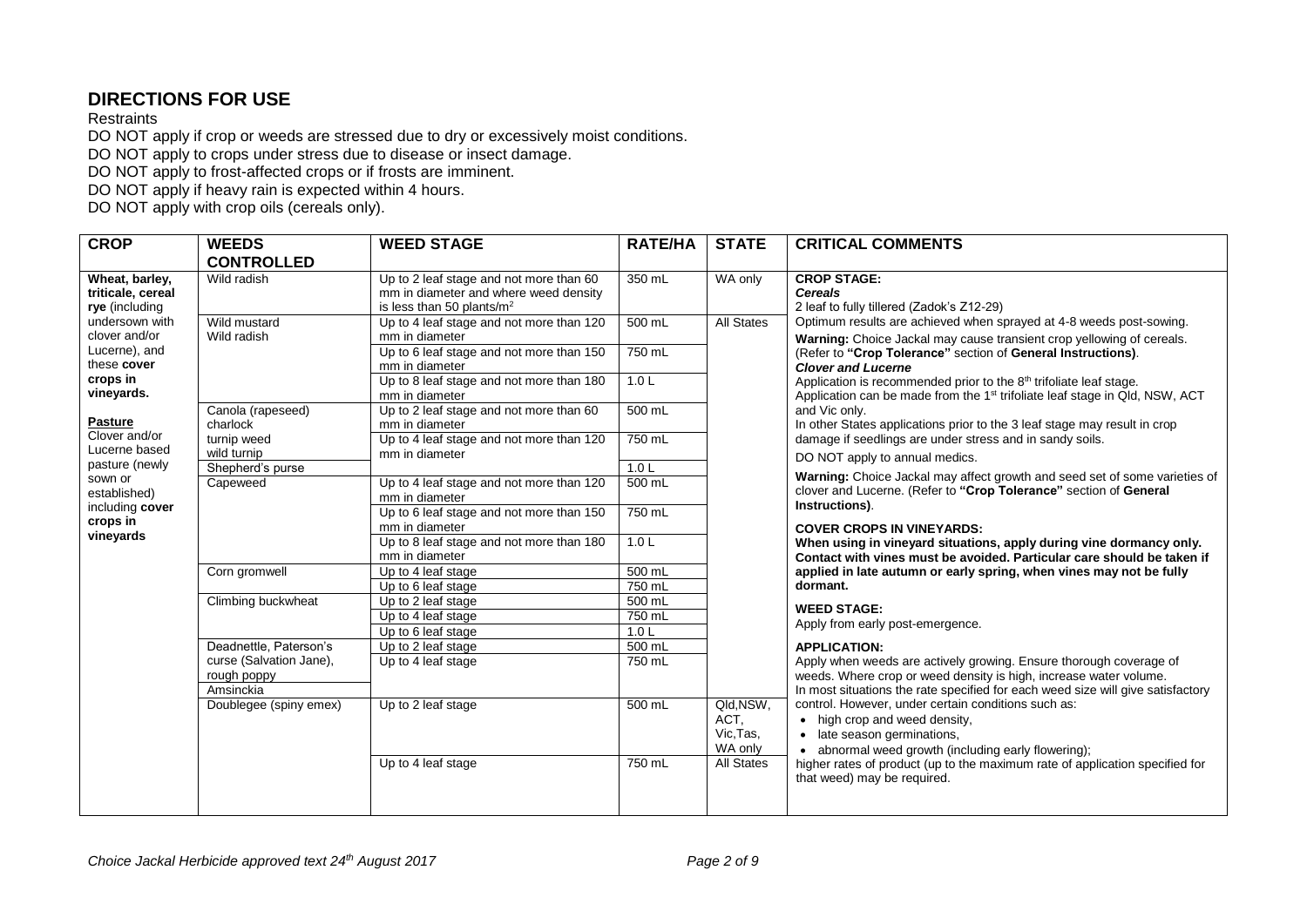#### **DIRECTIONS FOR USE continued**

| <b>CROP</b>                                                                                                                                       | <b>WEEDS</b>                                                                                                                                                                                                                            | <b>WEED STAGE</b>                               | <b>RATE/HA</b>                               | <b>STATE</b>                                 | <b>CRITICAL COMMENTS</b>                                                                                                                                                                                                                                                                                                                                                                                                                                                             |  |
|---------------------------------------------------------------------------------------------------------------------------------------------------|-----------------------------------------------------------------------------------------------------------------------------------------------------------------------------------------------------------------------------------------|-------------------------------------------------|----------------------------------------------|----------------------------------------------|--------------------------------------------------------------------------------------------------------------------------------------------------------------------------------------------------------------------------------------------------------------------------------------------------------------------------------------------------------------------------------------------------------------------------------------------------------------------------------------|--|
|                                                                                                                                                   | <b>CONTROLLED</b>                                                                                                                                                                                                                       |                                                 |                                              |                                              |                                                                                                                                                                                                                                                                                                                                                                                                                                                                                      |  |
| Wheat, barley,<br>triticale, cereal<br>rye (including<br>undersown with<br>clover and/or<br>Lucerne), and<br>these cover<br>crops in<br>vineyards | Chamomile, common<br>peppercress, lesser<br>swinecress, purple<br>calandrinia (mountain<br>sorrel), tree hogweed                                                                                                                        | Up to 4 leaf stage.                             | 1.1L                                         | <b>All States</b>                            | Critical Comments continued from previous page<br>Choice Jackal will not effectively control:<br>• regrowth of suppressed weeds,<br>transplanted weeds,<br>regrowth from rhizomes or roots,<br>weeds growing under stress from previous herbicide applications.<br>Radish plants beyond rosette stage<br>$\bullet$<br><b>WILD RADISH:</b><br>Effective residual activity of this product may be reduced where:<br>• rates lower than 1.0 L/ha are used;<br>• dry conditions prevail; |  |
|                                                                                                                                                   | Fat hen, field madder,<br>saffron thistle, variegated<br>thistle<br>Ox-tongue, wireweed                                                                                                                                                 | Up to 2 leaf stage                              | 1.0 <sub>L</sub>                             |                                              |                                                                                                                                                                                                                                                                                                                                                                                                                                                                                      |  |
| <b>Pasture</b><br>Clover and/or<br>Lucerne based<br>pasture (newly                                                                                | Fireweed                                                                                                                                                                                                                                | Up to 4 leaf stage                              | 500 mL                                       | Qld, NSW,<br>ACT, Vic,<br>SA, WA,<br>NT only |                                                                                                                                                                                                                                                                                                                                                                                                                                                                                      |  |
| sown or<br>established)<br>including cover<br>crops in<br>vineyards                                                                               | Common cotula (bird's eye)<br>Pheasants eye (Adonis)                                                                                                                                                                                    | Up to 4 leaf stage<br>Greater than 4 leaf stage | 560 mL<br>1.1L                               | SA only                                      | • poor coverage of the soil surface is achieved;<br>• crop is grown in non-wetting sand;<br>• soils have a high content of clay or organic matter.<br><b>VOLUNTEER LUPINS:</b><br>In some situations, the higher rate of 1.0L/ha may be required to effectively                                                                                                                                                                                                                      |  |
| Wheat, barley,<br>triticale, cereal<br>rye                                                                                                        | Fumitory                                                                                                                                                                                                                                | 2-6 leaf stage                                  | $350+200$<br>mL/ha<br>terbutryn<br>(500 g/L) | WA only                                      | suppress volunteer lupins at the 4 leaf stage.<br>#Choice Jackal will suppress seedling dock but will not suppress regrowth<br>from transplanted roots.                                                                                                                                                                                                                                                                                                                              |  |
| Wheat, barley,                                                                                                                                    |                                                                                                                                                                                                                                         | Suppression of the following Weeds              |                                              |                                              |                                                                                                                                                                                                                                                                                                                                                                                                                                                                                      |  |
| triticale, cereal<br>rye (including<br>undersown with                                                                                             | Dense-flower fumitory                                                                                                                                                                                                                   | Up to 2 leaf stage<br>$Up$ to 4 leaf stage      | 750 mL<br>1.0 <sub>L</sub>                   | <b>All States</b>                            |                                                                                                                                                                                                                                                                                                                                                                                                                                                                                      |  |
| clover and/or<br>Lucerne), and<br>these cover<br>crops in<br>vineyards                                                                            | Chickweed, common<br>sowthistle (milk thistle),<br>dock#, Hexham scent (King<br>Island melilot), prickly<br>lettuce, scarlet pimpernel,<br>skeleton weed, sorrel,<br>speedwell, three-horned<br>bedstraw, toad rush<br>Volunteer lupins |                                                 | 500mL-1.0L                                   |                                              |                                                                                                                                                                                                                                                                                                                                                                                                                                                                                      |  |
|                                                                                                                                                   | Crassula (stonecrop)<br>Long storksbill                                                                                                                                                                                                 | Up to 5 leaf stage<br>Up to 4 leaf stage        | 500mL                                        |                                              |                                                                                                                                                                                                                                                                                                                                                                                                                                                                                      |  |
|                                                                                                                                                   |                                                                                                                                                                                                                                         |                                                 |                                              |                                              |                                                                                                                                                                                                                                                                                                                                                                                                                                                                                      |  |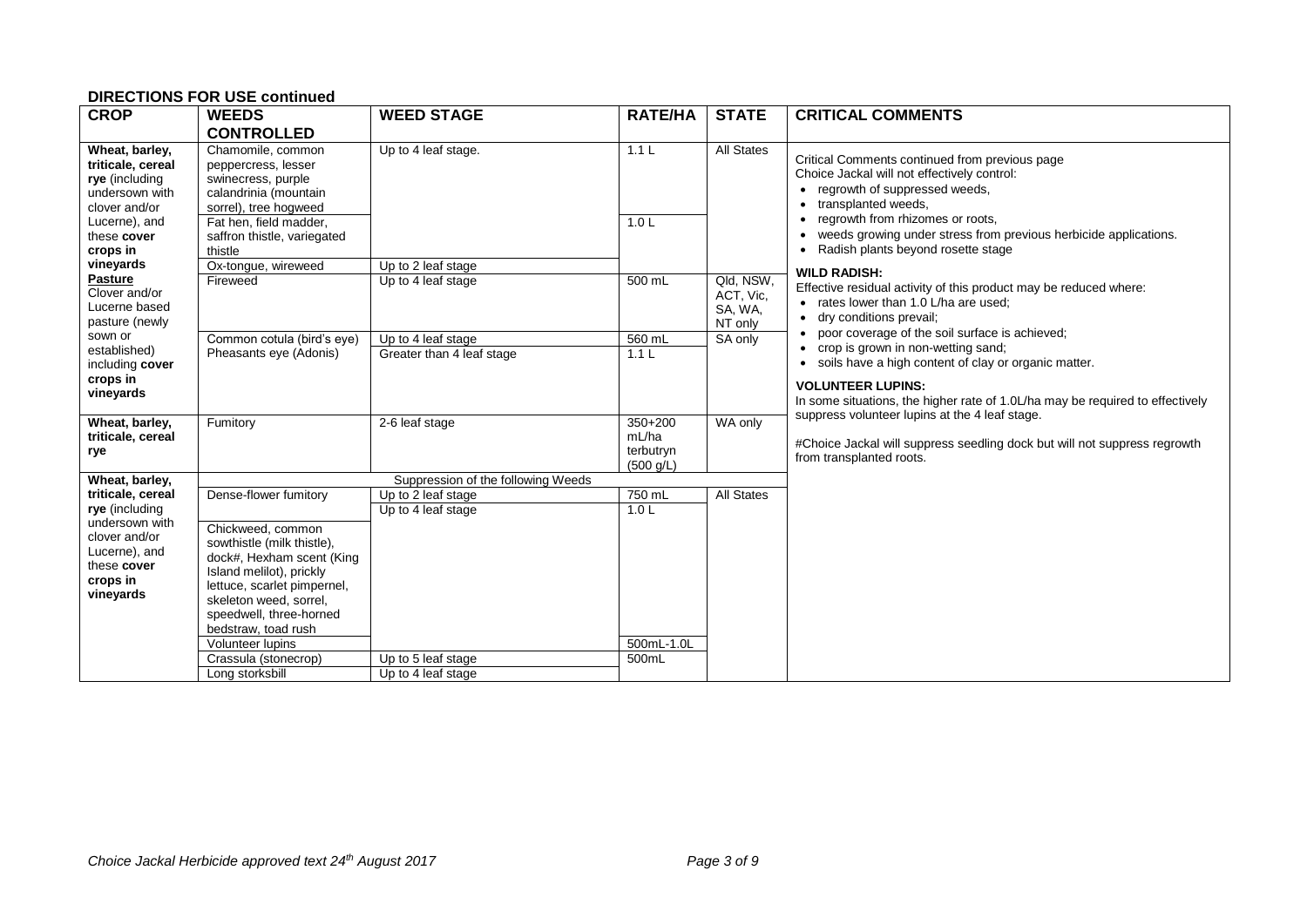#### **DIRECTIONS FOR USE continued**

| <b>CROP</b>             | <b>WEEDS</b>                              | <b>WEED STAGE</b>                        | <b>RATE/HA</b>                          | <b>STATE</b>                                                                    | <b>CRITICAL COMMENTS</b>                                                                                                |
|-------------------------|-------------------------------------------|------------------------------------------|-----------------------------------------|---------------------------------------------------------------------------------|-------------------------------------------------------------------------------------------------------------------------|
|                         | <b>CONTROLLED</b>                         |                                          |                                         |                                                                                 |                                                                                                                         |
| Wheat, barley,          | <b>Suppression of the following Weeds</b> |                                          |                                         |                                                                                 |                                                                                                                         |
| triticale, cereal       | Volunteer field peas                      | Up to 5 node stage                       | $\overline{750}$ mL<br>1.0 <sub>L</sub> | All States                                                                      | (refer Critical Comments above pages)                                                                                   |
| rye (including          | Ward's weed                               | Up to 5 leaf stage                       |                                         |                                                                                 |                                                                                                                         |
| undersown with          | Vetch                                     | Up to 2 leaf stage                       |                                         |                                                                                 |                                                                                                                         |
| clover and/or           | Mouse-eared chickweed                     |                                          |                                         | NSW &                                                                           |                                                                                                                         |
| lucerne), and           |                                           |                                          |                                         | ACT only                                                                        |                                                                                                                         |
| these cover<br>crops in | Mexican poppy                             |                                          |                                         | Qld only                                                                        |                                                                                                                         |
| vineyards               | Mintweed, spoon cudweed                   | Up to 4 leaf stage                       |                                         | NSW &                                                                           |                                                                                                                         |
|                         |                                           |                                          |                                         | <b>ACT only</b>                                                                 |                                                                                                                         |
|                         | New Zealand spinach                       | Up to 2 leaf stage                       | $750$ mL                                | Qld only                                                                        |                                                                                                                         |
|                         | Cleavers                                  | Up to 1 whorl stage                      | 1.0 <sub>L</sub>                        | SA only                                                                         |                                                                                                                         |
|                         | <b>Ball mustard</b>                       | Up to 4 leaf stage                       |                                         |                                                                                 |                                                                                                                         |
|                         | Horehound                                 | Pre-emergence                            |                                         |                                                                                 |                                                                                                                         |
|                         | Marshmallow                               | Up to 2 leaf stage                       |                                         |                                                                                 |                                                                                                                         |
| Wheat, barley,          | Wild radish                               | Up to the 4 leaf stage and not more than | 350mL plus                              | WA only                                                                         | Refer also to all Critical Comments for cereals above.                                                                  |
| triticale, cereal       | 120 mm in diameter                        | 200mL                                    |                                         | <b>DO NOT</b> use this tank-mix if cereals are undersown with lucerne or annual |                                                                                                                         |
| rye                     |                                           |                                          | <b>MCPA LVE</b>                         |                                                                                 | medics.                                                                                                                 |
|                         |                                           |                                          | (500g/L)                                |                                                                                 | DO NOT use this tank-mix in vineyards                                                                                   |
|                         |                                           | Up to the 6 leaf stage and not more than | 500mL plus                              | <b>All States</b>                                                               | Crop Stage                                                                                                              |
|                         |                                           | 150 mm in diameter                       | 200mL<br><b>MCPA LVE</b>                |                                                                                 | Choice Jackal 350 mL + MCPA LVE 200 mL: Apply from 3 leaf to fully tillered                                             |
|                         |                                           |                                          |                                         |                                                                                 | (Zadok's Z13 to Z30).<br>Choice Jackal 500 mL + MCPA LVE 200 mL: Apply from 3 leaf to fully tillered                    |
|                         |                                           | Up to the 8 leaf stage and not more than | (500g/L)<br>500mL plus                  |                                                                                 | (Zadok's Z13 to Z30).                                                                                                   |
|                         |                                           | 180 mm in diameter                       | 400mL                                   |                                                                                 | Choice Jackal 500 mL + MCPA LVE 400 mL: Apply from 5 leaf to fully tillered                                             |
|                         |                                           |                                          | <b>MCPALVE</b>                          |                                                                                 | (Zadok's Z15 to Z30).                                                                                                   |
|                         |                                           |                                          | (500g/L)                                |                                                                                 | Optimum results are achieved when sprayed at 4-8 weeks post sowing.                                                     |
|                         |                                           |                                          |                                         |                                                                                 | Warning: Choice Jackal may cause transient crop yellowing of cereals.                                                   |
|                         |                                           |                                          |                                         |                                                                                 | (Refer to "Crop Tolerance" section of General Instructions)                                                             |
|                         |                                           |                                          |                                         |                                                                                 | Observe instructions also on MCPA LVE product label.                                                                    |
|                         |                                           |                                          |                                         |                                                                                 |                                                                                                                         |
|                         |                                           |                                          |                                         |                                                                                 |                                                                                                                         |
|                         |                                           |                                          |                                         |                                                                                 | HAT TA BE HAER EAR ANV BURBAAE AR IN ANV MANNER AANTRARY TA TULA LAREL UNI FAA AUTHARIAER UNBER ARRRARDIATE LEAIALATIAN |

**NOT TO BE USED FOR ANY PURPOSE OR IN ANY MANNER CONTRARY TO THIS LABEL UNLESS AUTHORISED UNDER APPROPRIATE LEGISLATION. WITHHOLDING PERIOD**

**Harvest:**

**Cereals, Grapes – NOT REQUIRED WHEN USED AS DIRECTED**

**Grazing:**

**Pasture, Cereals – DO NOT GRAZE OR CUT FOR STOCK FOOD WITHIN 14 DAYS AFTER APPLICATION**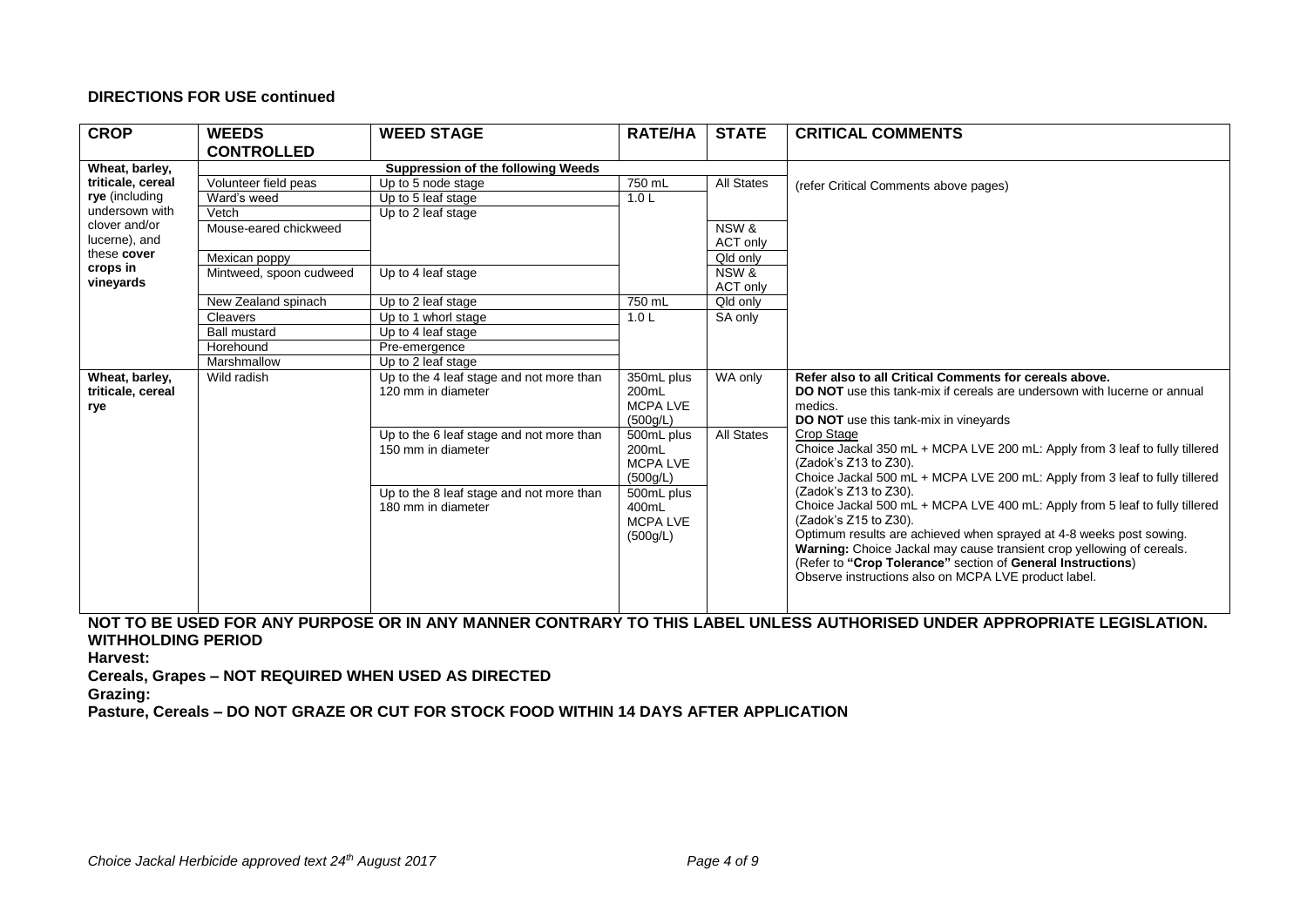#### **WEEDS LIST**

| <b>WEED (Common name)</b>            | (Scientific name)                     |
|--------------------------------------|---------------------------------------|
| Amsinckia                            | Amsinckia spp.                        |
| <b>Ball Mustard</b>                  | Neslia paniculata                     |
| Canola (rapeseed)                    | Brassica rapus                        |
| Capeweed                             | Arctotheca calendula                  |
| Chamomile                            | Matricaria matricarioides             |
| Charlock                             | Sinapsis arvensis                     |
| Chickweed                            | Stellaria media                       |
| Cleavers                             | Galium aparine                        |
| Climbing buckwheat                   | Fallopia convolvulus                  |
| Common cotula (bird's eye)           | Cotula australis                      |
| Common peppercress                   | Lepidium africanum                    |
| Common sowthistle (milk thistle)     | Sonchus oleraceus                     |
| Corn gromwell                        | <b>Buglossoides arvense</b>           |
| Crassula (stonecrop)                 | Crassula spp.                         |
| Deadnettle                           | Lamium amplexicaule                   |
| Dense-flower fumitory                | Fumaria densiflora                    |
| Dock                                 | Rumex spp.                            |
| Doublegee (spiny emex)               | Emex australis                        |
| Fat hen                              | Chenopodium album                     |
| Field madder                         | Sherardia arvensis                    |
| Fireweed                             | Senecio spp.                          |
| Fumitory                             | Fumaria spp.                          |
| Hexham scent (King Island melilot)   | Melilotus indicus                     |
| Horehound                            | Maruvium vulgare                      |
| Lesser swinecress                    | Coronopus didymus                     |
| Long storksbill                      | Erodium botrys                        |
| Marshmallow                          | Malva parviflora                      |
| Mexican poppy<br>Mintweed            | Argemone ochroleuca<br>Salvia reflexa |
| Mouse-eared chickweed                | Cerastium glomeratum                  |
| New Zealand spinach                  | Tetragonia tetragonoides              |
| Ox-tongue                            | Picris echioides                      |
| Paterson's curse (Salvation Jane)    | Echium plantagineum                   |
| Pheasants eye (Adonis)               | Adonis dentatus                       |
| Prickly lettuce                      | Lactuca serriola                      |
| Purple calandrinia (mountain sorrel) | Calandrinia menziesii                 |
| Rough poppy                          | Papaver hybridum                      |
| Saffron thistle                      | Carthamus lanatus                     |
| Scarlet pimpernel                    | Anagallis arvensis                    |
| Shepherd's purse                     | Capsella bursa-pastoris               |
| Skeleton weed                        | Chondrilla juncea                     |
| Sorrel                               | Rumex acetosella                      |
| Speedwell                            | Veronica spp.                         |
| Spoon cudweed                        | Stuartina muelleri                    |
| Three-horned bedstraw                | Galium tricornutum                    |
| Toad rush                            | Juncus bufonius                       |
| Tree hogweed                         | Polygonum patulum                     |
| Turnip weed                          | Rapistrum rugosum                     |
| Variegated thistle                   | Silybum marianum                      |
| Vetch                                | Vicia sativa                          |
| Volunteer field peas                 | Pisum sativum                         |
| <b>Volunteer lupins</b>              | Lupinus angustifolius                 |
| Ward's weed                          | Carrichtera annua                     |
| Wild mustard                         | Sisymbrium spp.                       |
| Wild radish                          | Raphanus raphanistrum                 |
| Wild turnip<br>Wireweed              | Brassica tournefortii                 |
|                                      | Polygonum aviculare                   |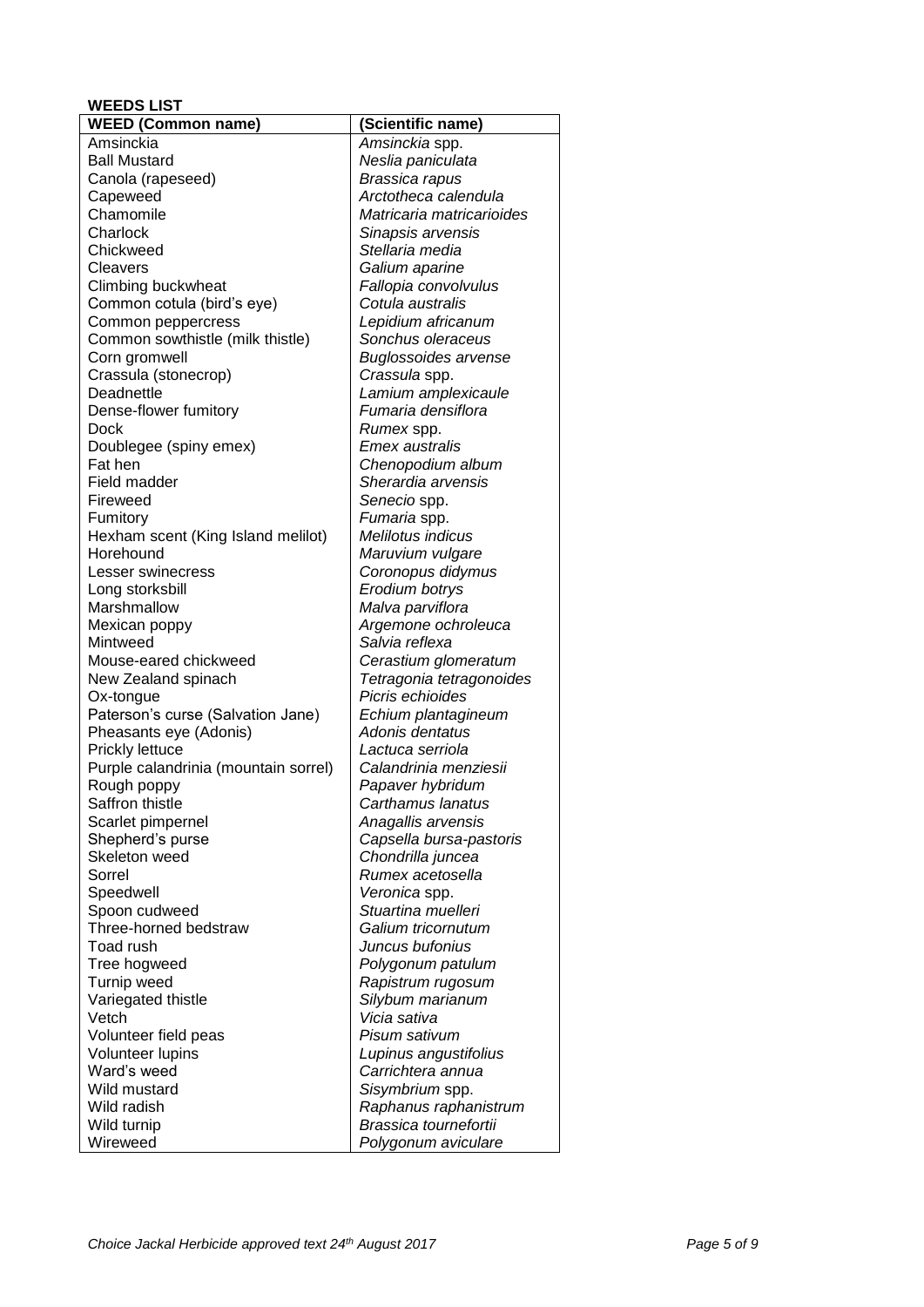#### **GENERAL INSTRUCTIONS**

This product is a post-emergence contact herbicide, which may provide residual control of wild radish up to 4 weeks after application.

Apply Choice Jackal Herbicide immediately after mixing. Do not allow to stand in the spray tank overnight. Optimum results will be obtained if good soil moisture exists at and after application and weeds are not stressed.

Some pre-emergence herbicides, such as atrazine, can cause stress to certain crops resulting in an increase in crop damage when using this product. Crops which are particularly sensitive are lucerne and subterranean clover.

#### **Resistant Weeds Warning**



Choice Jackal Herbicide is a member of the nitrile and nicotinanilide groups of herbicides. Choice Jackal is an inhibitor of photosynthesis at photosystem II and carotenoid biosynthesis. For weed resistance management, Choice Jackal is a Group **C, F** herbicide. Some naturally occurring weed biotypes resistant to Choice Jackal and other Group **C, F** herbicides may exist through normal genetic variability in any weed population. The resistant individuals can eventually dominate the weed population if these herbicides are used repeatedly. These resistant weeds will not be controlled by Choice Jackal or other Group **C, F**  herbicides. Since the occurrence of resistant weeds is difficult to detect prior to use, Grow Choice Pty Ltd accepts no liability for any losses that may result from the failure of Choice Jackal to control resistant weeds.

#### **Temperature warning**

Do not apply Choice Jackal if frosts are imminent. Frost causes stress on crops and weeds and could result in increased crop effects and/or decreased weed control. To ensure good results Choice Jackal should only be applied once the weeds and crop are no longer under stress from the frost conditions. Avoid application when maximum daily temperatures above 20°C occur, or are likely to occur for a few days after application, as increased crop damage may result.

# **CROP TOLERANCE**

#### *Cereals*

After application some transient crop yellowing may occur. This usually appears as yellow or white banding on leaves. Provided the crop is not under stress from pre-emergent herbicide, root disease, insect damage, frost, dry or excessively moist conditions, the development of the crop and subsequent growth will be unaffected.

#### *Lucerne*

#### **Warning**

The tolerance of lucerne varieties to Choice Jackal can vary with rate of application, soil type, crop health, stage of growth and degree of moisture and temperature stress. Choice Jackal may result in transient crop yellowing and suppression of growth with a resultant initial reduction in dry matter. For this reason we recommend application prior to the 8 trifoliate leaf stage. However, under normal growing conditions subsequent growth and seed yield should not be affected. Crop damage may be increased if rates higher than 500mL/ha are used and in areas where spray overlapping has occurred.

Under normal growing conditions, the following lucerne have shown acceptable levels of foliage tolerance to Choice Jackal applied at 500 mL/ha:

Hunter River, Nova and Dekalb 185.

Varieties not listed should be tested before using Choice Jackal over large areas.

Consult your local Grow Choice representative for advice on specific varieties.

#### *Subterranean clover*

#### **Warning**

The tolerance of subterranean clover varieties to Choice Jackal can vary with rate of application, soil type, crop health, stage of growth and degree of moisture and temperature stress. Choice Jackal may result in transient crop yellowing and suppression of growth with an initial reduction in dry matter. For this reason we recommend application prior to the 8 trifoliate leaf stage. However, under normal growing conditions subsequent growth and seed yield should not be affected. Crop damage may be increased if rates higher than 500 mL/ha are used and in areas where spray overlapping has occurred.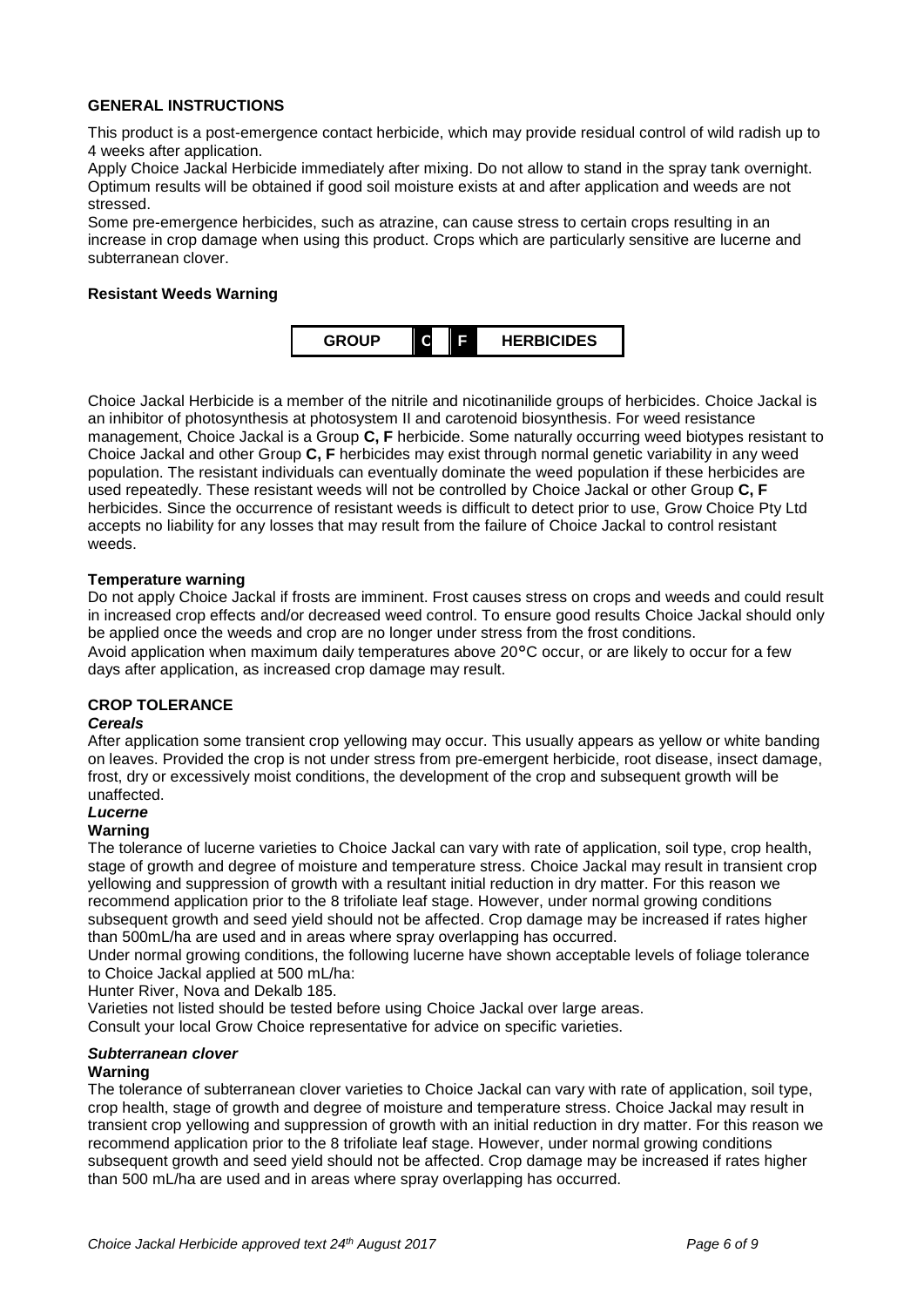Under normal growing conditions, the following varieties have shown acceptable levels of foliage tolerance to Choice Jackal applied at 500 mL/ha:

Daliak, Dalkeith, Denmark, Goulburn, Karridale, Leura, Mt. Barker, Nungarin, Rosedale, Seaton Park, Trikkala and Woogenellup.

The variety Junee has shown increased sensitivity to Choice Jackal so care should be taken if this variety is part of the pasture sward.

The effects of Choice Jackal on subterranean clover seed yield have been tested on the following varieties. Under normal growing conditions they show acceptable levels of tolerance to Choice Jackal applied at 500 mL/ha. However, higher rates may reduce seed yield under conditions of low weed pressure:

Denmark, Goulburn, Larissa, Nungarin, Seaton Park, Trikkala and Woogenellup. Varieties not listed should be tested before using Choice Jackal over large areas.

Consult your local Grow Choice representative for advice on specific varieties.

#### *Other Clovers*

#### **Warning**

The tolerance of clover varieties to Choice Jackal can vary with rate of application, soil type, crop health, stage of growth and degree of moisture and temperature stress. Choice Jackal may result in transient crop yellowing and suppression of growth with a resultant initial reduction in dry matter. For this reason we recommend application prior to the 8 trifoliate leaf stage. However, under normal growing conditions subsequent growth and seed yield should not be affected. Crop damage may be increased if rates higher than 500 mL/ha are used and in areas where spray overlapping has occurred. The effect on seed yield of other clovers has not been determined.

The following varieties of clover have shown increased sensitivity to Choice Jackal:

Big Bee, Sacromonte (Berseem), Haifa (White), Zulu (Arrowleaf), Kyambro, Lupers and Maral (Persian). Care should be exercised if these clovers are part of the pasture sward.

Varieties not listed should be tested before using Choice Jackal over large areas.

Consult your local Grow Choice representative for advice on specific varieties.

#### *Subsequent Crops*

To reduce effect on subsequent susceptible crops (e.g. canola), ensure thorough cultivation of soil prior to the sowing of these crops.

#### **MIXING**

To ensure even mixing, half fill the spray tank with clean water and add the required amount of product. Agitate thoroughly while carrying out spray operations. Reseal part-used container immediately after use.

# **APPLICATION**

#### *Boom Sprayer*

A minimum of 50L water/ha should be used, however, for optimum results, water rates of 70-100L/ha are recommended. Increase the water volume where weed infestation is heavy or the crop cover is dense. Complete coverage of weeds is essential. Higher water volumes (up to 100L/ha) will ensure faster activity of the product on the weeds but may increase the symptoms of crop damage.

The following settings are examples which will ensure excellent coverage of exposed weeds:

| <b>Water Rate</b>                | 50L/ha            | 75L/ha            | 75L/ha           |
|----------------------------------|-------------------|-------------------|------------------|
| Hardi No. 10 or<br><b>Nozzle</b> |                   | Hardi No. 12      | Hardi No. 14 or  |
|                                  | equivalent        | or                | equivalent       |
|                                  |                   | equivalent        |                  |
| <b>Speed</b>                     | $10 \text{ km/h}$ | $10 \text{ km/h}$ | 12 km/h          |
| 240 kPa (2.4<br><b>Pressure</b>  |                   | 220 kPa (2.2      | 210 kPa (2.1     |
|                                  | bar)              | bar)              | bar <sup>'</sup> |

#### *Controlled Droplet Application (CDA)*

Insufficient information is available to recommend the application of this product by CDA.

#### **Warning**

The rubber components present in some spraying units may be affected by exposure to the solvents in Choice Jackal. To reduce this risk it is recommended that the spray unit be thoroughly washed with a boom cleaner and fresh water after use.

#### *Aircraft*

Insufficient information is available to recommend the application of this product by air.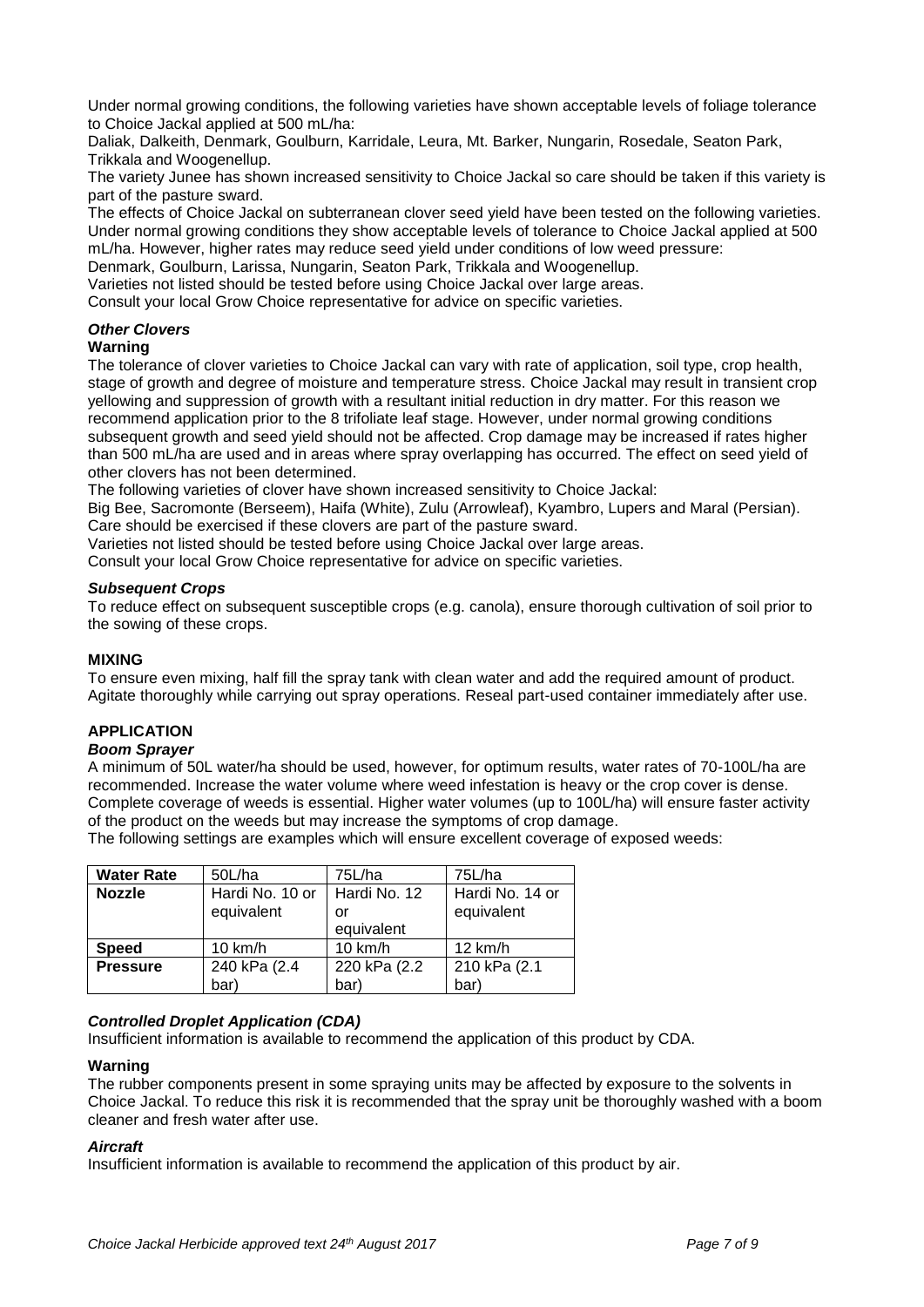#### **COMPATIBILITY**

The following herbicide products are physically compatible with Choice Jackal as two-way mixtures in the spray tank, but should only be used for the crops specified, and only when the crop is also specified on the label of the compatible product:

(See below for list of compatible insecticides)

| Crop                                                                | <b>Choice Jackal</b> | <b>Compatible Product</b>                                                                             |
|---------------------------------------------------------------------|----------------------|-------------------------------------------------------------------------------------------------------|
| Wheat, triticale,<br>cereal rye<br>(including<br>undersown          | Up to 750 mL/ha      | Diclopfop methyl 500g/L (barley<br>also), Fenoxaprop-p-ethyl 110 g/L<br>(wild oats only, high rate)   |
| Wheat, barley,<br>triticale, cereal<br>rye (including<br>undersown) | All rates            | Sabrecut 800 Herbicide                                                                                |
| Wheat, barley,<br>triticale, cereal<br>rye (not                     | Up to 500 mL/ha      | Metsun, Chlorsun, MCPA LVE<br>(500g/L product) (up to 500 mL/ha<br>only)                              |
| undersown)                                                          | All rates            | 2,4-D amine 500, Mesosulam,<br>Dicamba 700 (up to 115g only),<br>Clopyralid (300g/L)                  |
| Wheat only (not<br>undersown)                                       |                      | Choice Clodinafop                                                                                     |
| Established<br>lucerne only                                         | Up to 750 mL/ha      | Simazine (500g/L product) (up to<br>1.25L/ha only) and simazine<br>(500g/L)/paraquat (200g/L) mixture |
| Newly sown and<br>established                                       | Up to 750 mL/ha      | Quizalofop, fluazifop, 2,4-DB amine<br>(500g/L)                                                       |
| lucerne and<br>clover only                                          | Up to 1.0 L/ha       | Sabrecut 800 Herbicide                                                                                |

When mixing Choice Jackal with other herbicides, crop yellowing may be enhanced.

When mixing with Diclopfop methyl 500g/L some reduction in the efficacy and speed of action of these products may occur.

When mixing with Quizalofop or Fluazifop some reduction in the efficacy and speed of action of these products and Choice Jackal may occur.

In thank-mixtures with Metsulfuron and Chlorsulfuron, rates of Choice Jackal higher than 500 mL/ha may cause significant crop damage.

If the crop is stressed, the application of the herbicide tank-mixtures may cause yield reduction. When mixing with Dicamba 750 a temporary wilting may be evident in some crops after application. The mixture of Choice Jackal and simazine should be applied during winter to lucerne which is not actively growing. This mixture may result in an increased crop effect but this can be reduced if the lucerne is grazed or cut before spraying.

DO NOT mix Choice Jackal with Choice Halofop 520.

Growers should seek advice before spraying recently released cereal varieties.

This product may be mixed in the spray tank with one of the following insecticides according to the directions for the insecticide product: Chlorpyrifos (500g/L product), deltamethrin (27.5g/L product), dimethoate, Alpha-cypermethrin (100g/L product), Omethoate (290g/L product) bifenthrin and endosulfan. Use the recommended rates for Choice Jackal and its tank-mix partner as well as the surfactant recommendation of the tank-mix partner. Read the label of the tank-mix partner before mixing and using the tank mixture. If another herbicide is applied as a tank mix, observe the plantback restrictions on that label.

#### **Warning**

DO NOT use crop oils with Choice Jackal or Choice Jackal tank mixtures in cereals. As formulations of other manufacturers' products are beyond the control of Grow Choice, all mixtures should be tested prior to mixing commercial quantities.

#### **PROTECTION OF CROPS, NATIVE AND OTHER NON-TARGET PLANTS**

DO NOT apply under weather conditions, or from spraying equipment, that may cause spray to drift onto nearby susceptible plants/crops, cropping lands or pastures. Wash sprayer thoroughly after use.

#### **PROTECTION OF WILDLIFE, FISH, CRUSTACEANS AND ENVIRONMENT**